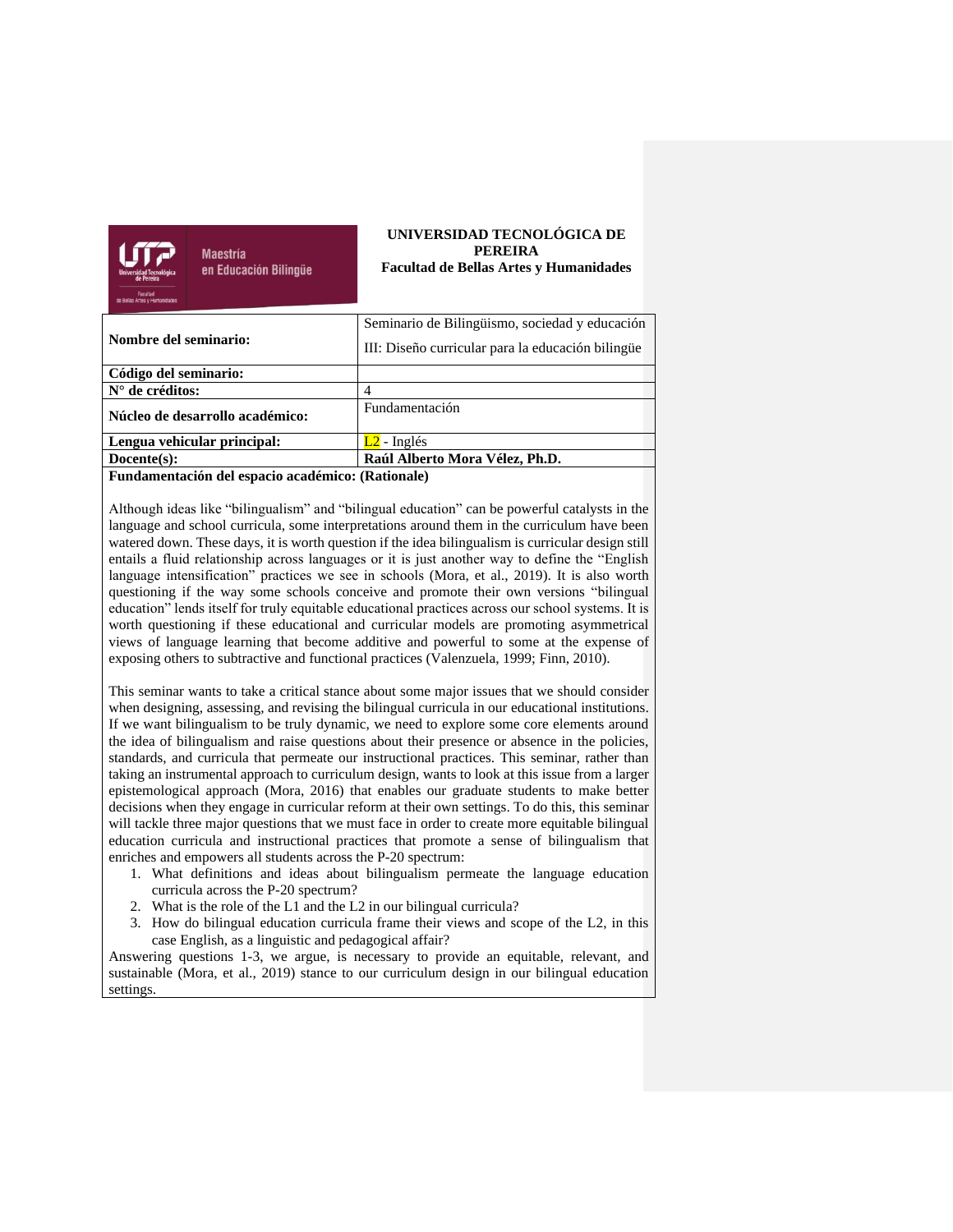It is important to point out that this course does not operate in a vacuum from the rest of the curriculum in this program. Students should assume that any reflections that they engage in for this class must build from the previous contents, but especially from the following courses:

- Bilingualism and Bilingual Education Principles
- Bilingualism Policies
- Learning Materials Design and Assessment for Bilingual Education

Students are expected to revisit the readings and contents and merge them with the readings and contents from this course as they address the class activities and assignments.

### **Objetivos del seminario (Seminar Objectives)**

- 1. To take a critical stance around the language in our bilingual curricula and how it may be a source of inequitable or misleading bilingual practices in our schools.
- **2.** To propose alternatives for bilingual curricular reform that help create more equitable and sustainable learning and teaching practices in all our language (English) classrooms.

### **Ejes temáticos/Contenidos Conceptuales del seminario (Main Themes)**

The course covers each of the main three questions posed in the description during Weeks 1- 3. Week 4 is a moment to bring all those questions together to collectively propose ways to design more equitable curricula.

Every week has a set of suggested readings. Students must pick 1-2 readings from that set as the basis for the class discussions and use all of them (in addition to others they will find on their own) to develop the class assignments.

## **Schedule:**

### **Week 1 – May 30-31:** *What are we talking about when we say "bilingual education"*

### **Readings:**

- Camargo Cely (2018)
- Chang-Bacon (2021)
- Flores & Bale  $(2016)$
- Guerrero Nieto (2010)
- Lastra R. (2009)
- $\bullet$  Leung (2005)
- Li Wei (2000)
- Marshall & Moore (2018)
- May (2011)
- Mora (2004)

**Week 2 – June 4-5:** *The role of languages in our curricula – Translanguaging Reloaded*

### **Readings:**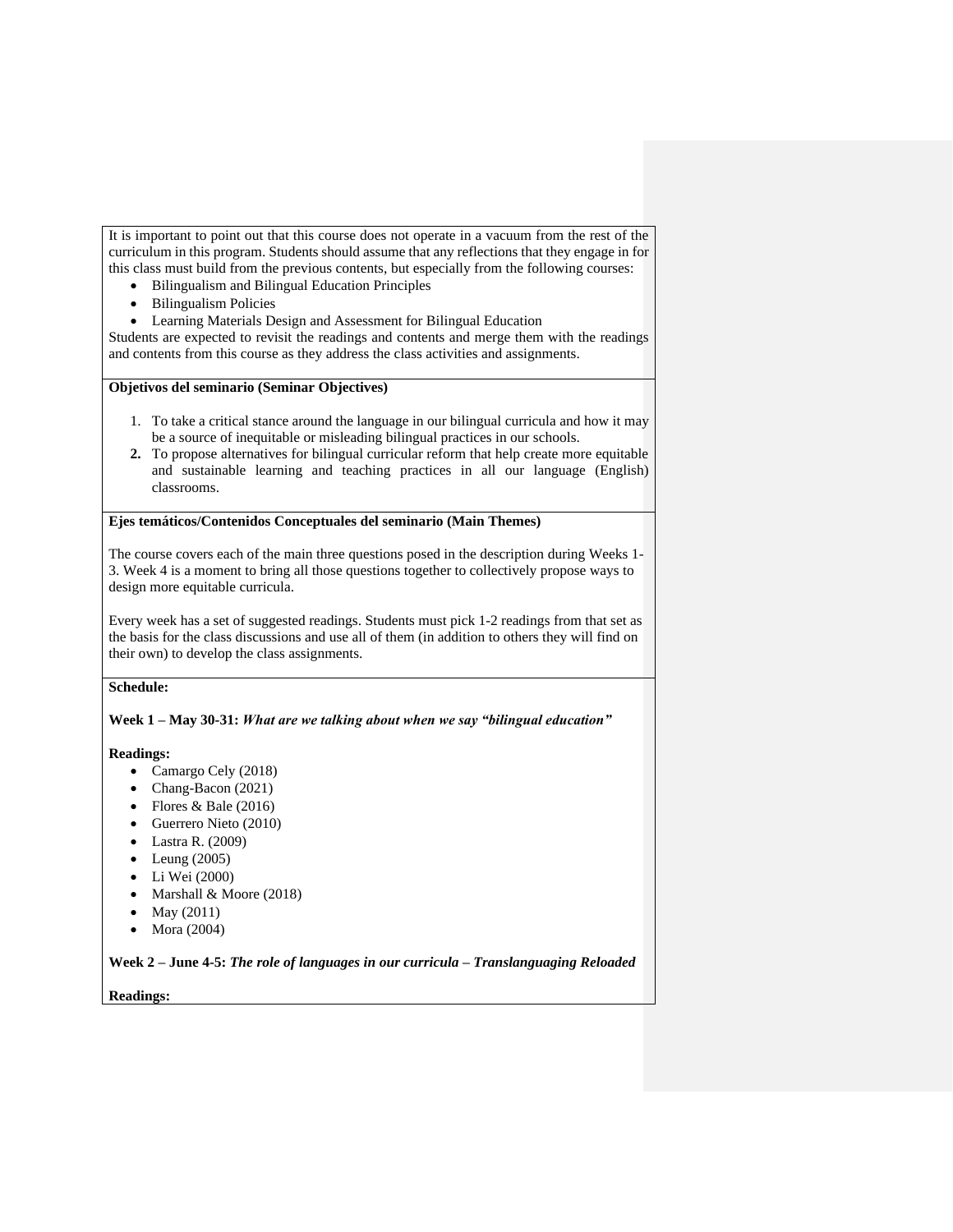- Bauer, et al. (2020)
- Canagarajah (2018)
- Fallas Escobar (2019)
- Hornberger & Link (2012)
- MacSwan (2017)
- McCarthey, et al. (2019)
- Ortega (2019)
- Otheguy, et al. (2019)
- Robinson, et al. (2018)
- Velasco & Fialais (2018)

# **Week 3 – June 11-12:** *Deconstructing the notion of "English" in bilingual education curricula.*

## **Readings:**

- $\bullet$  Bolton (2010)
- Brittain (2020)
- Eslami, et al. (2019)
- Fan& de Jong (2019)
- Flores (2020)
- Guerrero Nieto & Quintero Polo (2009)
- Lin (2006)
- Lopriore & Vettorel (2015)
- Matsuda (2003)
- McKay, S. L. (2003)
- Menard-Warwick, et al. (2019)
- Rosa & Flores (2017)
- Rosa (2016)
- Seltzer  $(2019)$
- Smith (2019)

## **Week 4 – June 18-19:** *In search of equitable and sustainable bilingual education curricula*

### **Readings:**

- Calle Díaz (2017)
- Cruz Arcila (2018)
- Flores & Aneja (2017)
- Kubota (2020)
- Mora, et al. (2019)
- $\bullet$  von Esch, et al. (2020)

**Resultados de Aprendizaje** 

**Commented [CM1]:** Los seminarios de la Maestría deben promover el logro de 1 o más de los resultados de aprendizaje que se enumeran a continuación. Elija cuál o cuáles se adaptan a los objetivos del seminario que va a orientar y no olvide mantener una coherencia entre estos RA y la evaluación de los estudiantes.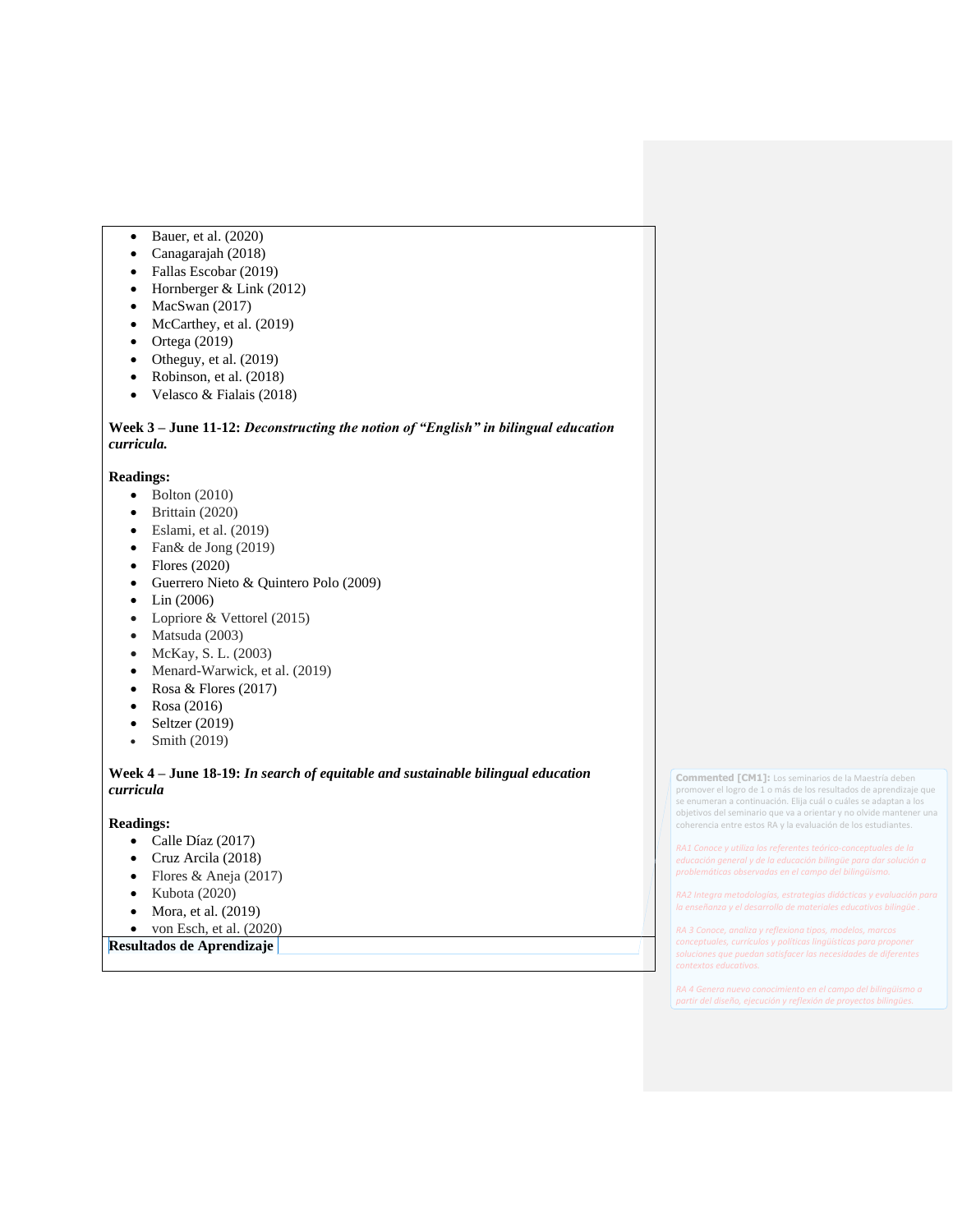RA1 Conoce y utiliza los referentes teórico-conceptuales de la educación general y de la educación bilingüe para dar solución a problemáticas observadas en el campo del bilingüismo.

RA 3 Conoce, analiza y reflexiona tipos, modelos, marcos conceptuales, currículos y políticas lingüísticas para proponer soluciones que puedan satisfacer las necesidades de diferentes contextos educativos.

### **Metodología (Methodology)**

This course will take advantage of its virtual nature to mix *synchronous* and *asynchronous* instructional spaces:

Our *synchronous* sessions will always take place on Friday evenings. This the space to talk about the main ideas and concepts proposed for each week. The sessions will mix lectures (when needed) with group discussions. For the discussions, students should read 1-2 of the texts proposed for the class and they should also make references to previous courses (the instructor has access to the syllabi and has read some of the papers assigned in Drs. Truscott de Mejía and Usma's courses).

Our *asynchronous* sessions will always take place on Saturdays. This is the time when you should work on the assignments for this class. Although the work is asynchronous, Dr. Mora will be available to answer specific questions between 11 am and 1 pm. He will give details about communications during our first class meeting on May 7.

# **Evaluación (Assessment)**

The assignments for this course will invite students to ground the readings into the local realities of bilingual education. Students are welcome to work individually or in small groups (2-3 students). Students will engage in a *critical analysis* of bilingual education documents, initiatives, and curricula whether national (Colombia at large or beyond the coffee region), regional (Risaralda/Qundío/Caldas) or local (Pereira). You are welcome to look at documents at the *macro* (i.e., Curricular Guidelines, Guía 22, Suggested Curriculum, etc.) or *meso* (i.e., PEI, school curricula, etc.). If working in groups, a *cross-case analysis* of the meso-level documents is encouraged.

During Weeks 1-3, you will write three short essays (500-1000 words) due the following Monday after the asynchronous session. These reports will be available as Google Docs for everybody (including Dr. Berry) to give feedback and suggestions. All students are expected to comment on at least three of the essays. During Week 4, you will prepare a policy brief where you will summarize the findings of your analysis (Weeks 1-3) and provide recommendations to improve the bilingual policies or curricula you analyzed (Week 4). The format for the policy brief is open-ended: You can write a report (10 pages max.) or make it in a multimodal format (using Genially, Powtoon, or as a YouTube video). Make sure to do it in a format that conveys both a critical yet overly constructive tone.

Assessment:

• Summary Essays: 15% each essay (45%)

**Commented [CM2]:** Los resultados de la evaluación debe entregarse en un plazo máximo de 15 días e incluir retroalimentación de los trabajos o tareas entregados por los estudiantes.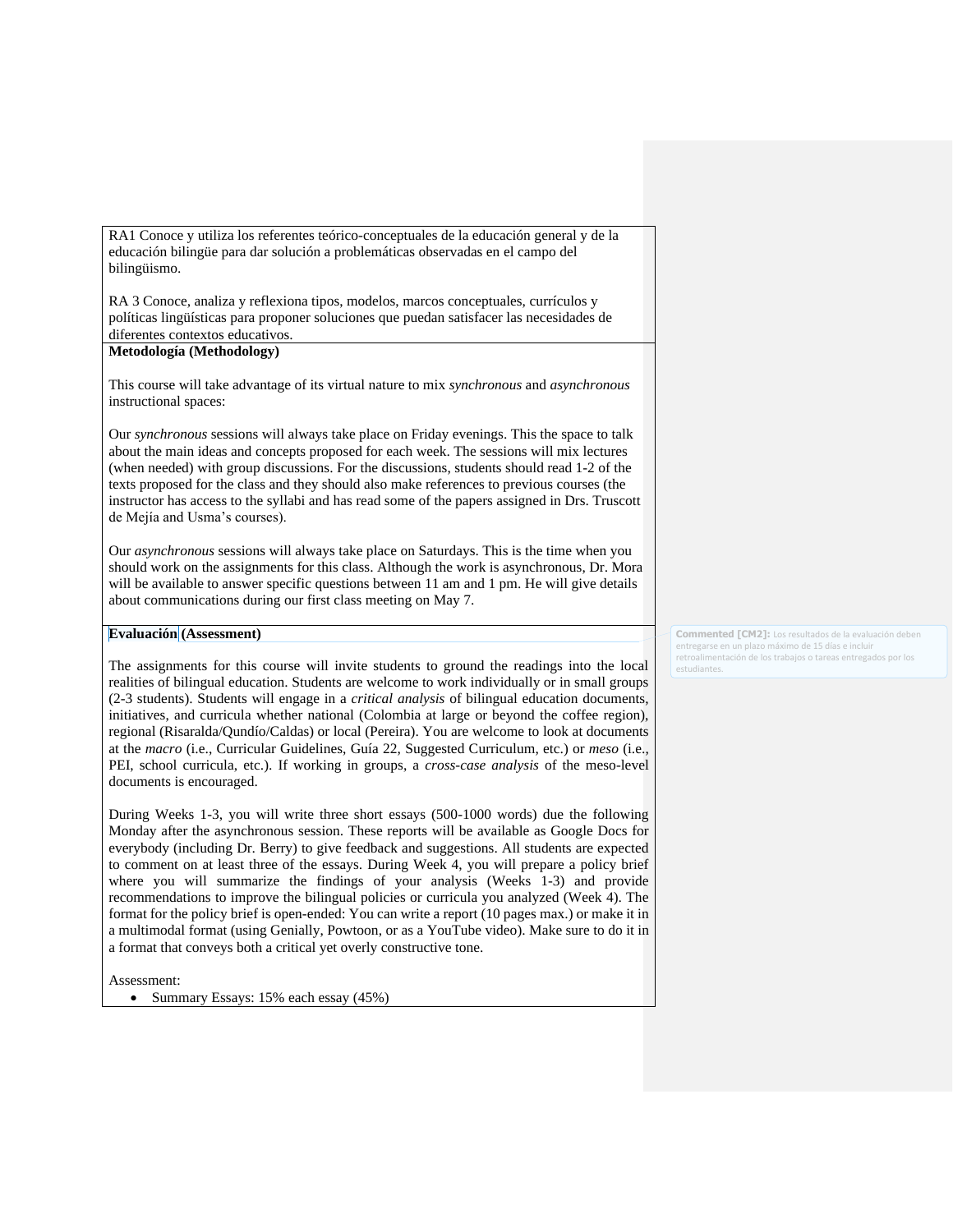- Feedback to Essays: 20%
- Final Report: 35%

## **Bibliografía y enlaces web (References)**

- Bauer, E. B., Colomer, S. E., & Wiemelt, J. (2020). Biliteracy of African American and Latinx Kindergarten students in a dual-language program: Understanding students' translanguaging practices across informal assessments. Urban Education, 55(3), 331- 361.<https://doi.org/10.1177/0042085918789743>
- Bolton, K. (2010). Creativity and world Englishes. *World Englishes*, *29*(4), 455-466. <https://doi.org/10.1111/j.1467-971X.2010.01674.x>
- Brittain, E. (2020). Reinforcement of White Native-Speakerism: An Analysis of English Language Teacher Training Materials. *GATESOL in Action Journal*, *30*(1), 16-31. <https://doi.org/10.52242/giaj.v30i1.105>
- Calle Díaz, L. (2017). Citizenship education and the EFL standards: A critical reflection. *Profile: Issues in Teachers' Professional Development*, *19*(1), 155-168. <https://doi.org/10.15446/profile.v19n1.55676>
- Camargo Cely, J. P. (2018). Unveiling EFL and self-contained teachers' discourses on bilingualism within the context of professional development. *HOW Journal*, *25*(1), 115-133.<https://doi.org/10.19183/how.25.1.391>
- Canagarajah, S. (2018). Translingual practice as spatial repertoires: Expanding the paradigm beyond structuralist orientations. Applied Linguistics, 39(1), 31- 54. <https://doi.org/10.1093/applin/amx041>
- Chang-Bacon, C. K. (2021). Monolingual language ideologies and the idealized speaker: The "new bilingualism" meets the "old" educational inequities. *Teachers College Record*, *123*(1). <https://www.tcrecord.org/library/Content.asp?ContentId=23558>
- Cruz Arcila, F. (2018). The Wisdom of teachers' personal theories: Creative ELT practices from Colombian rural schools. *Profile: Issues in Teachers' Professional Development*, *20*(2), 65-78.<https://doi.org/10.15446/profile.v20n2.67142>
- Eslami, Z., Moody, S., & Pashmforoosh, R. (2019). Educating Pre-Service Teachers about World Englishes: Instructional Activities and Teachers' Perceptions. *TESL-EJ*, *22*(4), n4.<https://eric.ed.gov/?id=EJ1204602>
- Fallas Escobar, C. (2019). Translanguaging by design in EFL classrooms. *Classroom Discourse, 10*(3-4), 290-305.<https://doi.org/10.1080/19463014.2019.1628789>
- Fan, F., & de Jong, E. J. (2019). Exploring professional identities of nonnative-Englishspeaking teachers in the United States: A narrative case study. *TESOL Journal*, *10*(4), e495.<https://doi.org/10.1002/tesj.495>
- Flores, N. (2020). From academic language to language architecture: Challenging raciolinguistic ideologies in research and practice. *Theory into Practice, 59*(1), 22-31.
- Flores, N., & Aneja, G. (2017). "Why Needs Hiding?" Translingual (Re) Orientations in TESOL Teacher Education. *Research in the Teaching of English*, 441-463. <https://www.jstor.org/stable/44821275>
- Flores, N., & Bale, J. (2016). Sociopolitical issues in bilingual education. In O. García, A. Lin, & S. May (Eds.) *Bilingual and Multilingual Education, Encyclopedia of Language and Education*, 1-11. [https://doi.org/10.1007/978-3-319-02324-3\\_5-1](https://doi.org/10.1007/978-3-319-02324-3_5-1)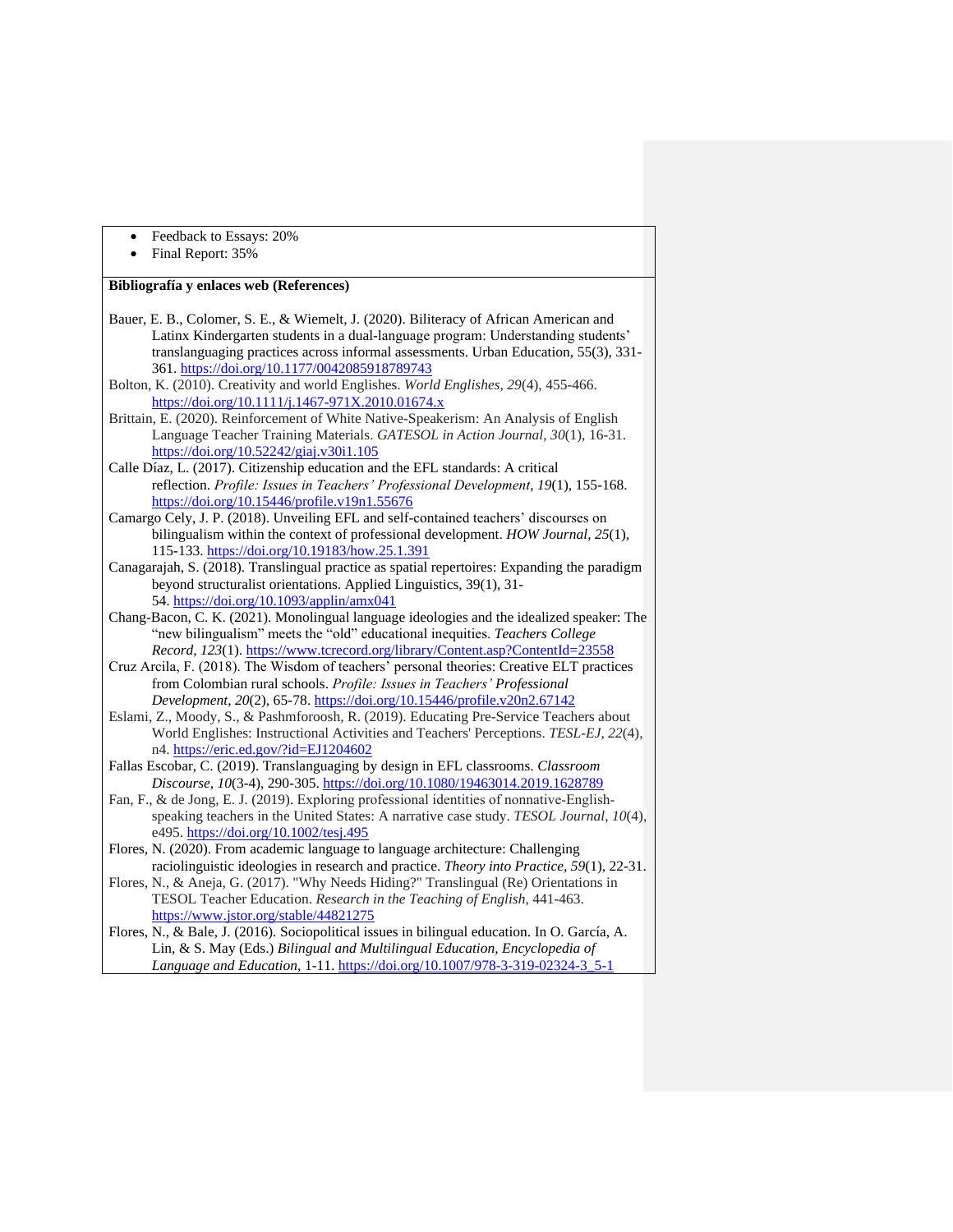| Guerrero, C. H. (2010). Elite Vs. folk bilingualism: The <i>Mismatch between Theories and</i> |
|-----------------------------------------------------------------------------------------------|
| Educational and Social Conditions. HOW Journal, 17(1), 165-179.                               |
| https://howjournalcolombia.org/index.php/how/article/view/71                                  |

- Guerrero Nieto, C. H., & Quintero Polo, Álvaro H. (2009). English as a Neutral Language in the Colombian National Standards: A Constituent of Dominance in English Language Education. *Profile: Issues in Teachers' Professional Development*, *11*(2), 135-150. <https://revistas.unal.edu.co/index.php/profile/article/view/11447>
- Hornberger, N. H., & Link, H. (2012). Translanguaging and transnational literacies in multilingual classrooms: A biliteracy lens. International Journal of Bilingual Education and Bilingualism, 15(3), 261-278. <https://doi.org/10.1080/13670050.2012.658016>
- Kubota, R. (2020). Confronting epistemological racism, decolonizing scholarly knowledge: Race and gender in applied linguistics. *Applied Linguistics*, *41*(5), 712-732. <https://doi.org/10.1093/applin/amz033>
- Lastra R., S. P. (2009). An Understanding of the concept and conditions of bilingualism: A study in an EFL setting. *HOW Journal*, *16*(1), 167-187. <https://howjournalcolombia.org/index.php/how/article/view/82>
- Leung, C. (2005). Language and content in bilingual education. *Linguistics and Education, 16*(2), 238-252.<https://doi.org/10.1016/j.linged.2006.01.004>
- Li. W. (2000). Dimensions of bilingualism. In Li Wei (Ed.), *The Bilingualism Reader* (pp. 2- 21). Psychology Press.
- Lin, A. M. Y. (2006). Beyond linguistic purism in language-in-education policy and practice: Exploring bilingual pedagogies in a Hong Kong science classroom. *Language and Education, 20*(4), 287-305.<http://hdl.handle.net/10722/92390>
- Lopriore, L., & Vettorel, P. (2015). Promoting awareness of Englishes and ELF in the English language classroom. In *International Perspectives on English as a Lingua Franca* (pp. 13-34). Palgrave Macmillan, London. [https://doi.org/10.1057/9781137398093\\_2](https://doi.org/10.1057/9781137398093_2)
- MacSwan, J. (2017). A multilingual perspective on translanguaging. American Educational Research Journal, 54(1), 167-201.
- Marshall, S., & Moore, D. (2018). Plurilingualism amid the panoply of lingualisms: Addressing critiques and misconceptions in education*. International Journal of Multilingualism*, 15(1), 19-34[. https://doi.org/10.1080/14790718.2016.1253699](https://doi.org/10.1080/14790718.2016.1253699)
- Matsuda, A. (2003). Incorporating world Englishes in teaching English as an international language. *Tesol Quarterly*, *37*(4), 719-729.<https://www.jstor.org/stable/3588220>
- May, S. (2011). The disciplinary constraints of SLA and TESOL: Additive bilingualism and second language acquisition, teaching and learning. *Linguistics and Education, 22*(3), 233-247.<https://doi.org/10.1016/j.linged.2011.02.001>
- McCarthey, S. J., Nuñez, I., & Lee, C. (2019). Translanguaging across contexts. In M. Dressman & R. W. Sadler (Eds.), The Handbook of Informal Language Learning (pp. 349-367). Wiley.<https://doi.org/10.1002/9781119472384.ch23>
- McKay, S. L. (2003). EIL curriculum development. *RELC Journal*, *34*(1), 31-47. <https://doi.org/10.1177/003368820303400103>
- Menard-Warwick, J., Bybee, E. R., Degollado, E. D., Jin, S., Kehoe, S., & Masters, K. (2019). Same language, different histories: Developing a "critical" English teacher identity. *Journal of Language, Identity & Education*, *18*(6), 364-376. <https://doi.org/10.1080/15348458.2019.1671195>